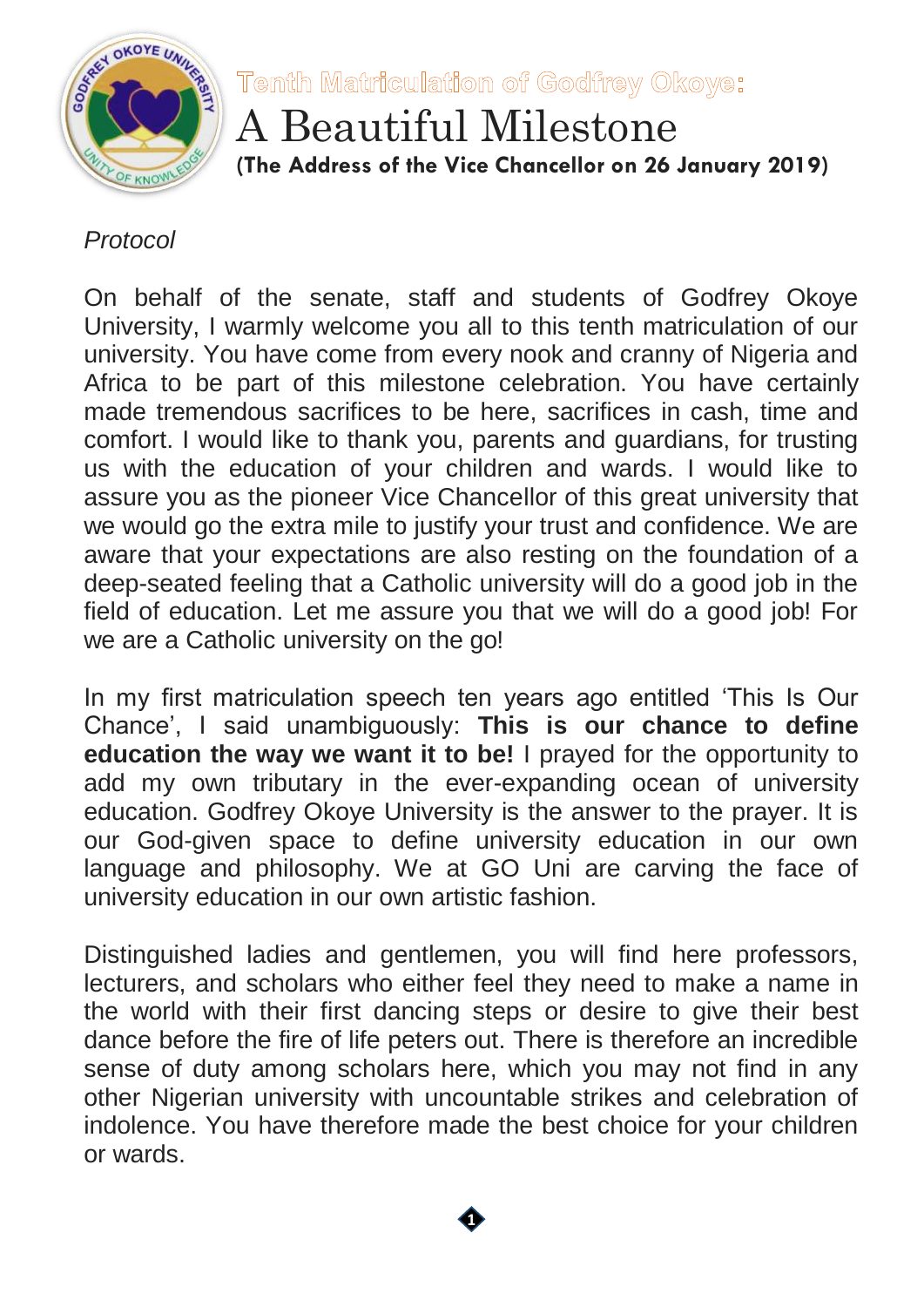Furthermore, this matriculation is happening in the year of our tenth anniversary. This is its uniqueness. This is why I call it 'a beautiful milestone'.

My first matriculation speech was delivered ten years ago to just 215 students. Today, ten years afterwards, over five hundred undergraduate students and hundred Postgraduate students are listening to my matriculation speech in the presence of about 3000 students, 660 members of staff and many parents and guardians of our fresh students. Godfrey Okoye University is indeed like the biblical mustard seed, very small at the beginning but today it has become what one pastor who was chatting with me last week called 'the pride of the East'. Godfrey Okoye University is seen by many as the fastest growing private university East of the Niger. Apart from growing very fast, this university has also within ten years of its existence attracted a fascinating international recognition. This explains why the European Union (as well as many private investors) has chosen Godfrey Okoye University for its multi-billion Naira poverty-alleviation programme that will take off before the end of this year. The Vice President of Nigeria has already expressed his gratitude for the choice of Godfrey Okoye University as a trustworthy partner in the huge poverty-alleviation programme. The internationality of Godfrey Okoye University has also attracted a lot of international scholarships. In this academic year Godfrey Okoye University has given 70 scholarships to its students drawn from all the states in Nigeria and other African countries. Fifty of the scholarships came from the **U.W. Linsi-Stiftung in Switzerland**.

Distinguished ladies and gentlemen, today on the occasion of this matriculation, we will roll out the drums for the activities marking our 10th anniversary. Some of the activities include lectures to be delivered monthly by prominent scholars and clergymen. This part of the celebration reflects the long tradition of the university to invite gifted Nigerians and citizens of other countries of the world to share their wealth of knowledge with the university community and our students. This is in line with our philosophy of dialogue. This spreading of the epistemic tentacles of the university like an octopus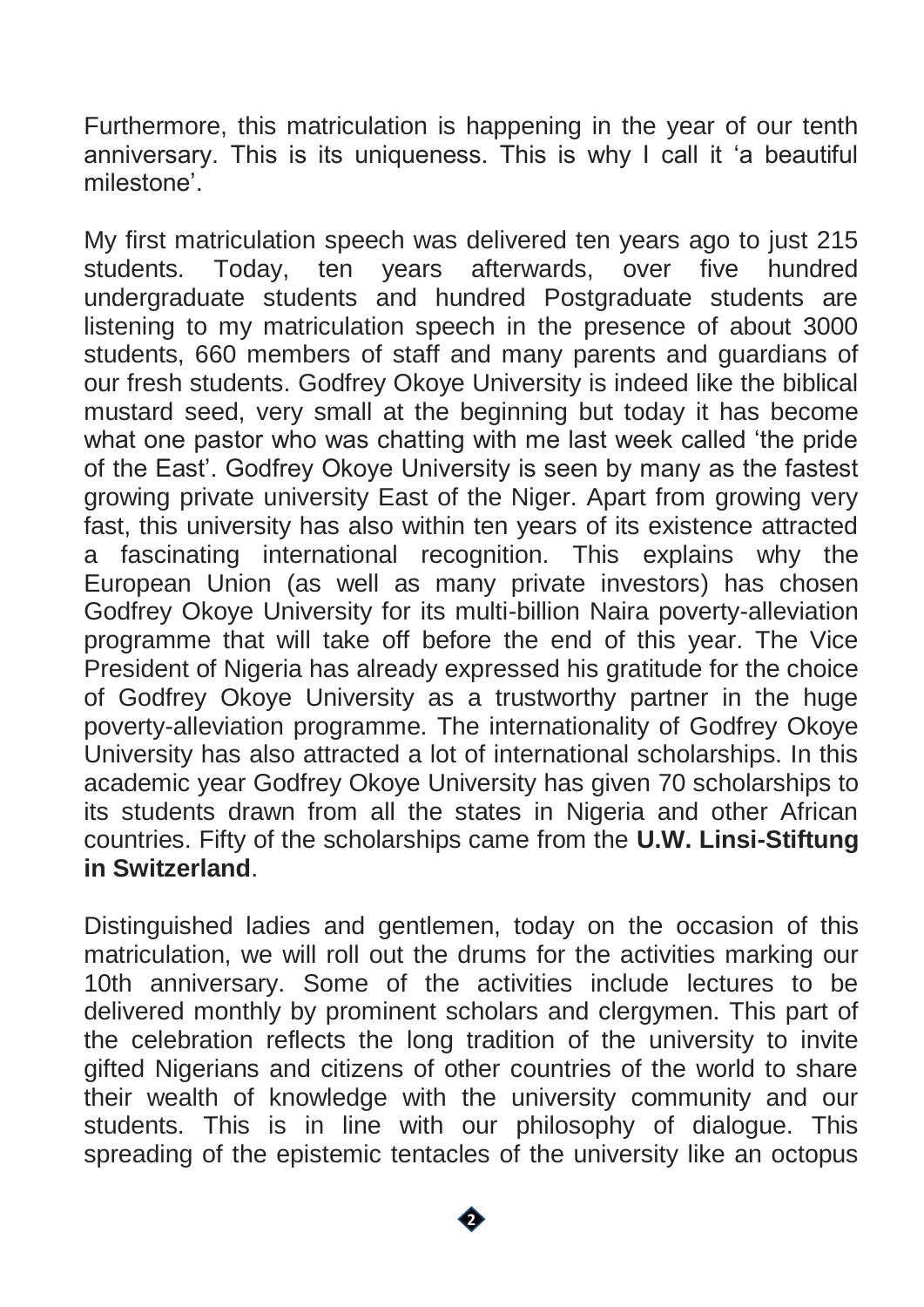has helped our university to achieve what Cardinal Newman describes as the 'philosophical habit of mind', which he sees as the goal of university education. Our students are encouraged to develop a broad view of things, curiosity and sense of logic in order to achieve a balanced knowledge of life and the world.

One programme of activities for the 10th anniversary is the mass education of our people. It is disheartening that about eleven million children in Nigeria are out of school. It is also shocking that many schools have become playgrounds for children who lack teachers to teach them. In some schools, there is just one or two government-paid teachers for all classes. Godfrey Okoye University, conscious of the divine mandate to change the face of education, has set aside a day to underscore what it has been doing since its inception: **intervention in our schools to improve their standard**. On the Mass Education Day, all our teachers and some students will be teaching in various schools in Enugu State. We are taking sound education to these schools as a sign of solidarity and desire to improve the standard of education in our schools.

This is also the year of rewards and recognitions. Many people have done a lot to make this university what it is today. This year we will honour them with awards and naming of university buildings and roads after them. Our university is known for its generosity and sense of gratitude. Besides, those of you here who want to give scholarships to our students, do a project in the university or endow a chair, I would like to assure you that Godfrey Okoye University will honour you. But the greater honour will come from God for investing in a Catholic university. There cannot be a better way to earn a place in heaven as an investment in a Catholic university. When we unveil our programmes today, please make up your mind to play a role in this year's celebration by supporting our programmes and investing in this university.

To you my dear matriculating students, I congratulate you for choosing Godfrey Okoye University. You have chosen "God's Own University". Therefore, you have become God's specially favoured students. Ask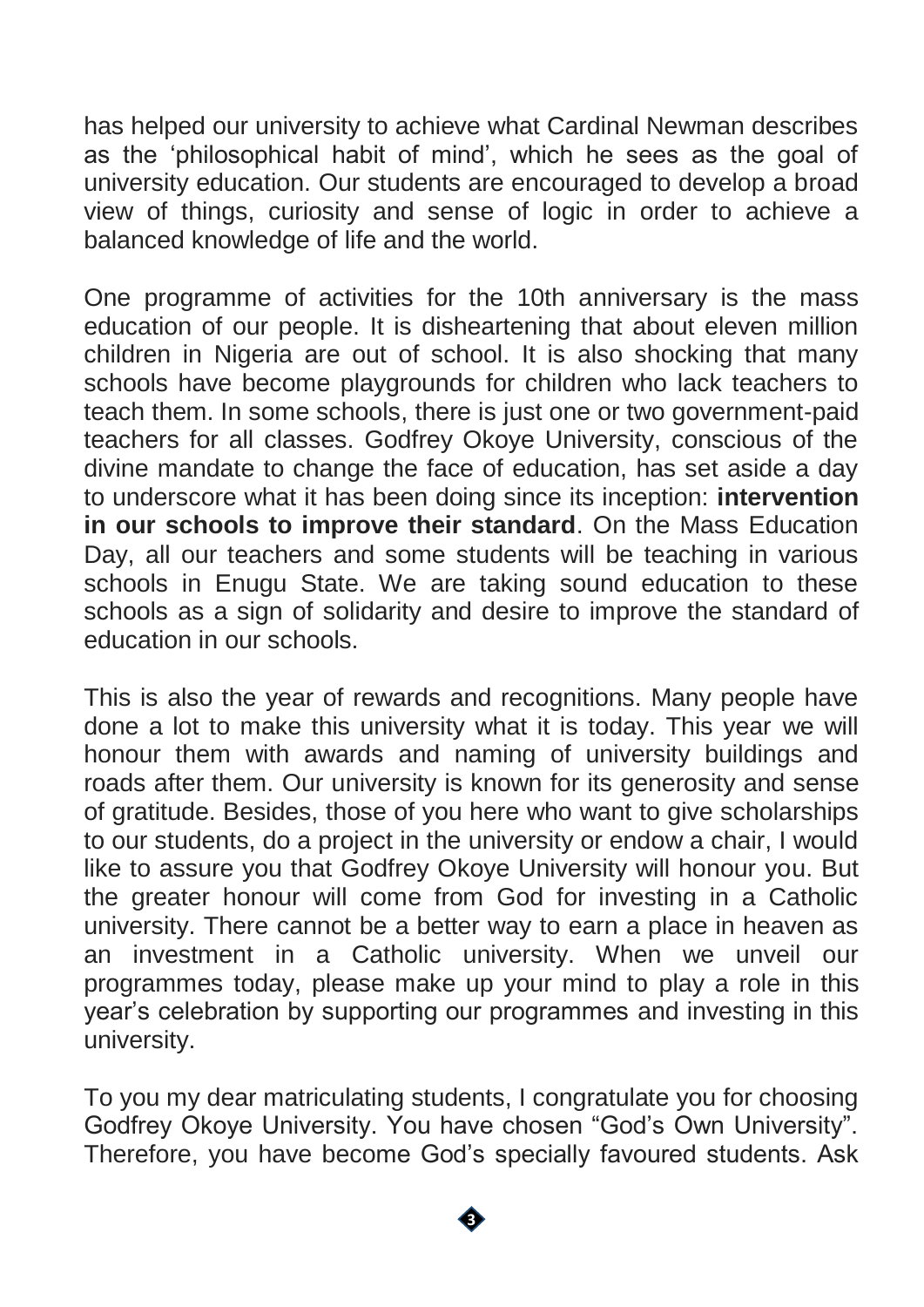yourself today this question: what does God want me to achieve, learn, know and do in this university? You have come to a university where lecturers see their work as part of divine calling and one reason for their existence. You have come to a university, where everybody wants you to learn and become the best. You have come to a university, where your Vice Chancellor is not an *ijele* that appears only on festive occasions. You have come to a university where the Vice Chancellor is not only human but also an accessible human being, who teaches you and insists that others teach you to exorcise irreversibly the demon of ignorance. You have come to a university where prayerful dialogue is an expression of our consciousness that we are God's own university. You have come to a university where cultism, sexual harassment, academic thuggery, euphemistically called "sorting", academic quackery and idiotic epistemic shallowness have been banished to impenetrable dark caves of forgotten unpalatable tales. You have come to a university where cleanliness is a passion and a way of life. You have come to a university where there is no room for ASUU strikes and where those who were involved in such strikes in the past have vowed to spend the rest of their life confessing the sins of the past and praying for all those responsible for the strikes. You have come to a university that ensures that you make seamless academic progress. You have come to a university that is like a colossus bestriding the international space, a university that is not a "local champion". You have come to a university where you have the opportunity to study abroad in one of our many partner universities for a semester or a year if you wish to. You have come to a university with the best Postgraduate School and Law Faculty in Nigeria, with both the NUC and the Council of Legal Education approvals. You have indeed come to God's own university! You can attain any height in this university. All you need is hard work, prayer and discipline. God bless you all!

And to you parents and guardians, I thank you again for entrusting us with the task of educating your children or wards. As the Vice Chancellor of this great university, I want to assure you that this university will give your children or wards the kind of education you will be proud of. We will provide them with the kind of education that will